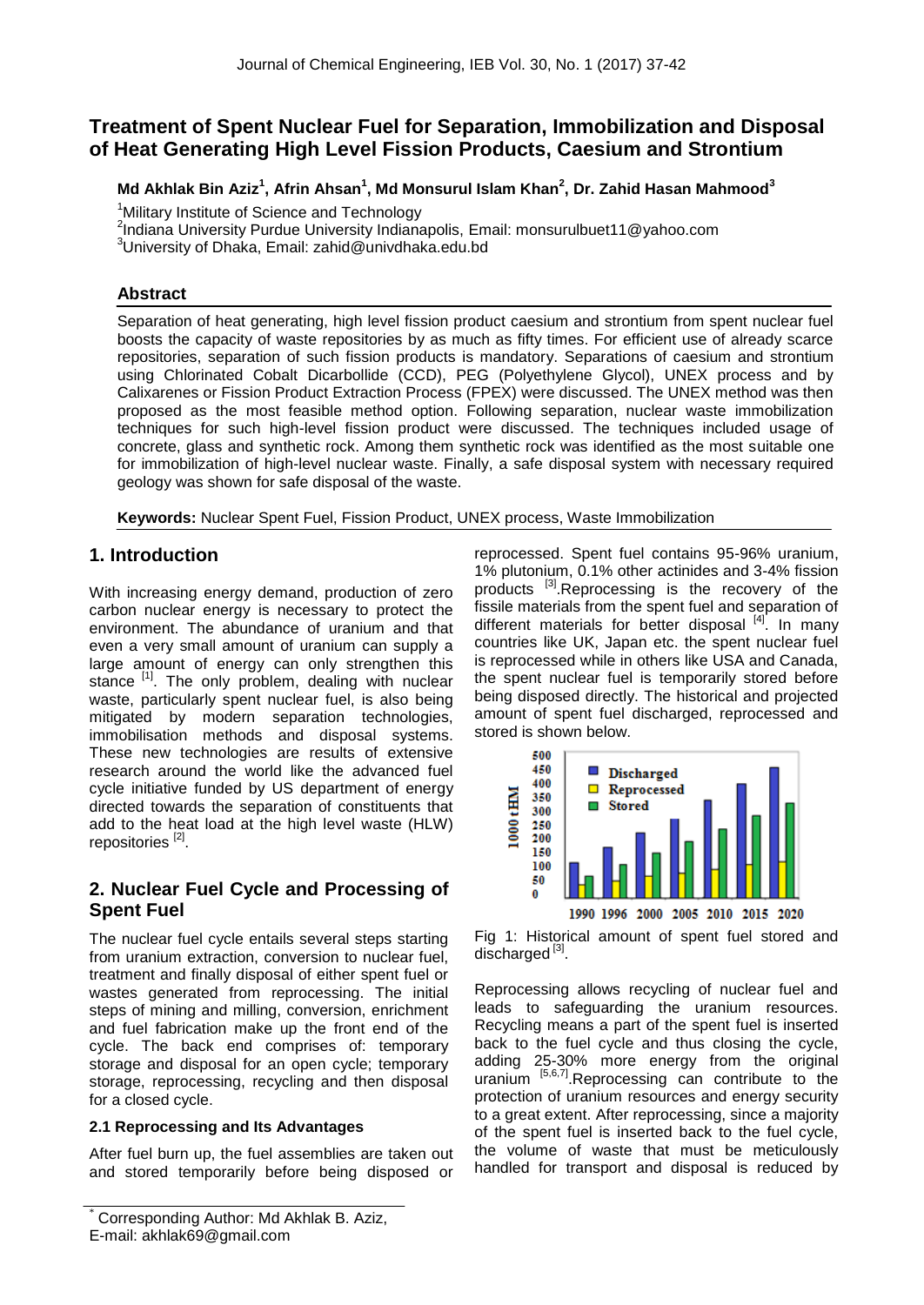one-fifth [5,6,7]. Reduction of waste volume also means the adverse effects on the environment directly and indirectly due to the waste is also minimized. On the other hand, with more reprocessing of the spent fuel, less uranium will be required from mining, reducing the wastes and carbon footprints.

### **2.2 Spent Nuclear Fuel**

For reprocessing, the cladding material is removed first followed by dissolution in nitric acid. Then chemical extraction is used to extract uranium and plutonium leaving behind dissolved fission products, actinides, transuranic elements etc. The exact composition of the spent nuclear fuel depends on the reactor type and the conditions under which it is operated but the difference in the fission products will be very little [8,9].

Fission product fraction is dependent on the fuel burn ups with greater amounts produced in higher burn up fuels. The US inventory of spent nuclear fuel consists of 2-5 wt% fission products depending on the fuel burn up  $[10]$ . The fission products are predominantly centred around two mass fractions of 90-100 in the light fraction and 135-145 in the heavy fraction [10]. For easier handling, the fission products are classified according to their chemical and radiological properties.

### **3. Importance of Separating Cs/Sr from the Spent Fuel**

Treating irradiated fuel chemically has been going on for more than half a century [11]. The most commonly applied reprocessing technique begins with aqueous dissolution of the spent fuel followed by liquid-liquid extraction to separate the uranium and plutonium from radioactive fission and activation products. But the heat generating fission products limit the amount of materials that can be disposed in spent nuclear fuel repositories. The radiation field in these repositories is a function of both short-term heat-generating elements such as caesium (half life 30 years) and strontium (half life 29 years) and the long-term heat generating elements such as plutonium and americium. These along with the separation of actinides allow a significant increase in drift loading in the repository; as much as fifty times greater than for direct disposal  $[12]$ . To fully utilize the space of the repositories, it is therefore compulsory to separate the heat generating elements like caesium and strontium from the fission products.

### **3.1 Available Methods for Separation**

Efficient treatment of caesium and strontium requires the minimization of the number of separation processes required. Implementing a separation technique that can simultaneously separate caesium and strontium from spent nuclear fuel and allow their management as a single product can effectively minimize the number of separation steps required. Simultaneous extraction of caesium and strontium reduces the overall complexity and the costs and more importantly provides scopes for management as a single waste form. A number of ion exchange/extraction chromatography and solvent extraction methods has been developed to separate caesium and strontium but effective acid side separation of strontium by ion exchange method is not identified [13,14]. Useful methods for caesium and strontium separation have been discussed below and the most appropriate one has been proposed.

#### **3.1.1 Using Chlorinated Cobalt Dicarbollide (CCD)/PEG (Polyethylene Glycol):**

The usefulness of CCD as caesium extractant was first identified by Rais and Kyrs in 1976 at the Nuclear Research Institute of Czechoslovakia [15]. They also identified that adding PEG to CCD dissolved in nitrobenzene would also allow extraction of strontium. Researchers of Khlopin Radium Institute (KRI) Russia developed a method for combined extraction of Cs/Sr, which was later applied on an industrial scale. Separation efficiencies of 99.992% and 97.5% were achieved for strontium and caesium respectively [16]. Although it was successful in Russia, tests in USA showed that nitrobenzene and nitroaromatic diluents had environmental, health and safety issues and was deemed unacceptable  $[16]$ . To solve the issues, further research later identified phenylpolyfluoroalkylsulfones as promising diluents that allowed simultaneous extraction of caesium, strontium and also actinides. The hydrazine based stripping agent was replaced by guanidine carbonate and diethylenetriaminepentaacetic acid (DTPA) that showed satisfactory results [16]. The process was named Universal extraction (UNEX). The process was thoroughly tested and successfully demonstrated using a simulated waste feed for 70 hours with centrifugal contractors in continuous operation <sup>[17]</sup>. With all the convincing test results it is now widely used on a production scale.

#### **3.1.2 Using Calixarenes/ Fission Product Extraction Process (FPEX):**

FPEX was developed based on a combined solvent containing two extractants. Strontium extraction was based on di-cyclohexano 18-crown-6 extractant dissolved in 1-octanol developed in the 1990s in Argonne National Laboratory (ANL) and was called SREX process <sup>[18]</sup>. The extraction used for caesium was caustic side solvent extraction (CSSX) utilizing the solvent Calix<sup>[19]</sup> arene-bis(tertoctylbenzo-crown-6) (BOBCalixC6) combined with a phase modifier- 1- (2,2,3,3- tetrafluoropropoxy)-3-(4-sec-butylphenoxy)-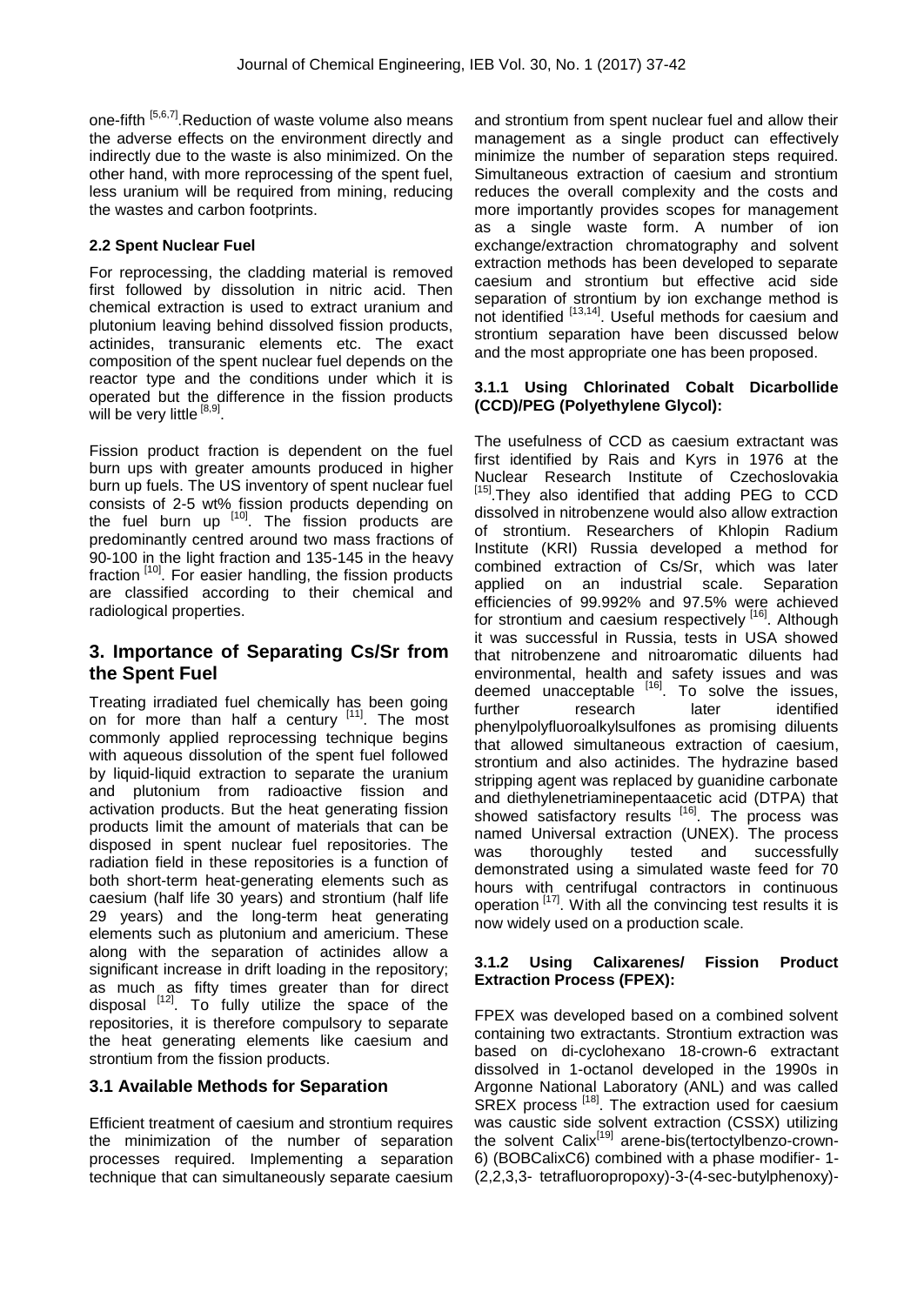2-propanol (Cs-7SB) in a branched aliphatic hydrocarbon diluent developed in the Oak Ridge National Laboratory<sup>[20]</sup>. Combined solvents were initially tested at the Idaho National Engineering and Environmental Laboratory. Results showed that both caesium and strontium could be effectively extracted from 1M nitric acid  $[21]$ . The advantage of calixarenes over CCD is caesium can be easily stripped off them using water or nitric acid. But calixarene is a very expensive extractant. Although this method seems promising, it requires a lot more testing before being applied commercially.

### **3.2 Proposed Method of Separation**

The UNEX method is the most viable and preferred option that can be utilized for an efficient separation of the Cs/Sr fission products from the spent nuclear fuel. This method has been widely tested and successfully demonstrated as mentioned earlier. It is also widely applied for industrial separation. Excellent removal efficiencies of 99 to 99.99% are also achievable with a properly designed flow sheet <sup>[22]</sup>. Unlike other methods, actinides can also be separated using CCD/PEG solvent. UNEX requires less number of process steps and hence it is simpler and cheaper when compared to ion exchange method where caesium and strontium need to be separately extracted. Since UNEX uses less expensive extractant, it is also cheaper than FPEX process that also separates Cs/Sr simultaneously<sup>[16]</sup>. Moreover, FPEX is not industrially used like UNEX and requires more testing. Radiation and chemical stability of CCD and PEG is also very good <sup>[23]</sup>.Phenyl-polyfluoro-alkylsulfones diluents used in the UNEX process are chemically harmless, have excellent radiation stability and surpass typical PUREX solvent explosion and fire safety indices[21,19,16]. After separation of caesium and strontium along with the actinides using the most suitable method, the waste must be properly immobilized before disposal.

# **4. Immobilization of Waste**

Radioactive waste materials are immobilized in glass, ceramic, concrete etc. to make it solid, immobile, stable and durable so that it can be easily stored temporarily and then permanently disposed with safety so that the materials do not get back to the biosphere. Immobilization is achieved by incorporation of the waste elements within the host lattice on an atomic scale or by encapsulation of the waste within an inert material. Different types of immobilization are discussed below.

## **4.1 Concrete**

Concrete has only been used to immobilize low and intermediate level waste <sup>[24]</sup>. Inactive constituents of waste streams may prevent sufficient hardening of the concrete. Due to high levels of radioactivity, radiolysis or breakdown of water or hydroxyl groups may lead to release of hydrogen which can be very dangerous [25]. Concrete's micro porous and alkaline nature causes precipitation of alkaline-insoluble waste species that are ultimately leached out. Concrete can be used only for some specific waste streams and most of the research on it slowed down after the emergence of a better substitute borosilicate glass. Although concrete is inexpensive, readily available and does not require high temperature processing, it is not widely used or preferred for immobilization of HLW due to its disadvantages.

### **4.2 Glass**

Immobilization of HLW using borosilicate glass is a well-established process used in many countries [25]. Initially 30wt% HLW incorporation was proposed. But with 30wt% loading, heat release causes centreline temperatures to reach 300°C. If glass comes in contact with water at  $300^{\circ}$ C, the glass will disintegrate within few days  $^{[26]}$ . Leaching of glass starts above 100°C. Therefore, maximum loading in glass must be reduced to only 10wt% and must be intermediately stored for decades until temperature falls below  $100^{\circ}$ C.

## **4.3 Synthetic Rock (SYNROC**)

Synthetic rock (SYNROC), a titanate ceramic used to immobilize HLW and composed of rutile  $TiO<sub>2</sub>$ , 'hollandite' Ba (A1,Ti) Ti $_60_{16}$ , zirconolite CaZrTi<sub>2</sub>OT, and perovskiteCaTiO, is highly resistant to leaching, particularly at temperatures greater than  $100^{\circ}$ C. In  $SYNROC$  hollandite, small cations( $Ti<sup>4+</sup>$ ,  $Ti<sup>3+</sup>$ , and  $A1^{3+}$ ) are octahedrally arranged surrounded by eight oxygen anions at corners of a cube. This excellent cage like structure hinders migration of large cations like  $Ba^{2+}$  and  $Cs^{2+}$  allowing excellent resistant of SYNROC to groundwater. Moreover, SYNROC can also be increased from 10wt% to 20wt% without compromising its performance and flexibility [27].

## **4.4 Proposed Method of Immobilization**

Using concrete may leave the risk of radiolysis and release of combustible hydrogen gas. Moreover, concrete was used for only intermediate and low level waste. As a result, concrete is not suitable for HLW immobilization. Glasses crystallize if heated at high temperatures for sufficient periods. This crystallization is usually uncontrolled by nucleation of large crystals from external surfaces. This puts unwanted stress, leading to cracking and ultimately significant amounts of leaching <sup>[6]</sup>. There is no such problem with SYNROC.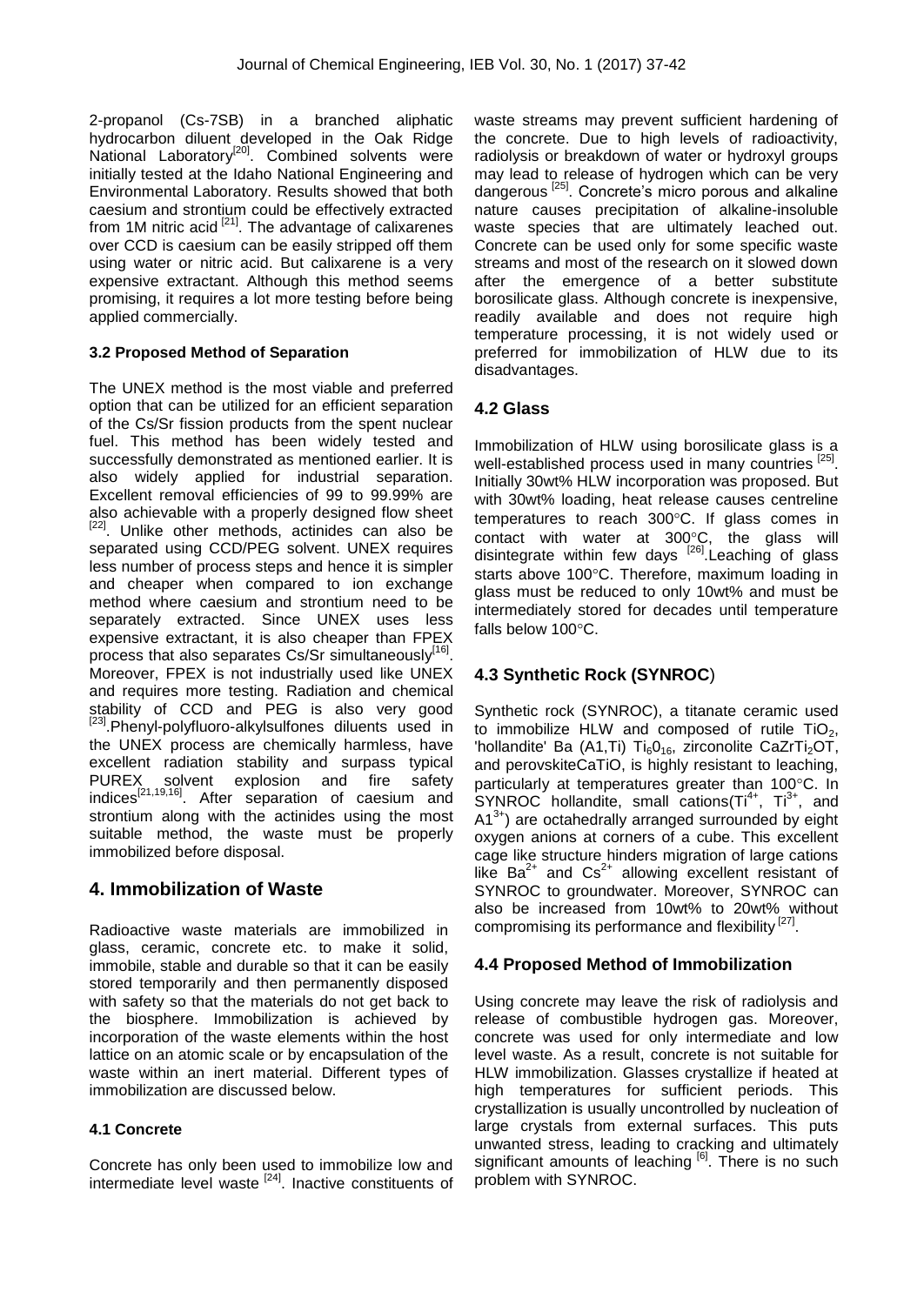When compared to borosilicate glass, durability of SYNROC is less affected by leachant flow rate [25]. Leachant pH also has a significant effect on the leach rate of glass. HLW glasses have high alkali oxide content that gives enhanced leach rates for acidic solutions. Unlike borosilicate glass, pH variation does not affect the durability of SYNROC.

Additionally, SYNROC can incorporate almost all cations of different charges into its crystalline phases and can adjust spontaneously to variations of the waste composition  $^{[26]}$ . The perovskite family of structure of SYNROC can incorporate strontium, rare earths and trivalent actinides like  $Pu^{3+}$ . Similarly other family of structures of SYNROC can hold many other elements.

Each alpha decay from the high level waste releases a helium nucleus that is absorbed by the glass. Number of helium nucleus absorbed is proportional to the alpha dose and higher doses may lead to swelling and cracking. Helium bubbles formed provides nucleation centres creating uncontrolled crystallization, giving extra stress on the structure and thus leading to cracking and leaching. Solubility of helium in borosilicate glass is  $1.5x10^{22}$ atoms m <sup>3[25]</sup>. Alpha decay in SYNROC is confined within the perovskite and zirconlire phases. The zirconlite phase alone has a solubility of helium around 4.4x10<sup>24</sup> m -3 in SYNROC**,** which is around 300 times greater than borosilicate glass <sup>[25]</sup>. These properties make SYNROC extremely durable with high radiation resistance. Evidence also supports that SYNROC survived millions of years in a wide range of geological environments<sup>[26]</sup>. As a result, SYNROC is the preferred method of immobilization due to its superior mechanical properties like high durability, high thermal stability, ability to accommodate high concentrations of high level wastes etc.

## **5. Geological Disposal Facility**

The ideal geology to build a repository for disposing high level waste containing cesium and strontium would be a one with dry hard rock that had no water or rainfall in the past several thousand years and neither will it have in the next; like the Andrews, Texas, USA WCS repository $[4]$ . Since formation of a repository as in WCS Texas is very rare, the types most preferred are salt, clay and hard rock (granite or basalt). Salt because salt deposits throughout the world have remained stable for millions of years; clay because it is highly impermeable to water and granite or basalt because their formations are found in very stable geological environments.

Incorporation of the HLW in SYNROC is followed by putting it inside metallic canisters composed of Ti and Pb. Although SYNROC is itself highly leach resistant and suitable for direct disposal, canisters of Ti and Pb are chosen to be extra cautious as they are highly resistant to corrosion by groundwater. Bentonite is a material that greatly obstructs access of groundwater to the waste and fixes any radioactive element that gets dissolved in the water. As a conservative approach, the cannisters can be surrounded by bentonite over packs before disposing.

After finding a suitable geology for the disposal of HLW SYNROC canisters, deep boreholes can be drilled according to the design shown by Ringwood [26] .



Fig 2: Deep disposal mechanism of high-level nuclear waste [28].

A drilled hole will absorb 1m diameter canisters upto to 2.5 km. Such a hole will be able to absorb waste produced by eighty 1000 MW nuclear power stations in a year<sup>[26]</sup>. Crystalline rocks formations are dry and highly impermeable to water at depths greater than 1 km and the geological barrier is very stable. This minimizes the chances of access by groundwater. Drilling causes least damage to the rock system and the holes can be easily sealed.

Distribution of HLW in a densely packed horizontal array puts lot of thermal stress that may lead to fracturing of the host rock allowing groundwater access. Such a problem can also be avoided in such a deep-drilled repository using proper package density and using materials like SYNROC that is insensitive to temperature gradient. Since temperature increases by 20-30°C per kilometer below the earth's surface, glass is not suitable. Glass may disintegrate when comes in contact at high temperatures. In contrast SYNROC is perfectly suitable for such a deep-drilled repository, as in that way integrity of both the geological barrier and the immobilization barrier is retained and the system remains stable.

## **5. Conclusion**

Separating the heat generating fission products caesium and strontium by UNEX method is the most efficient way of getting caesium and strontium out of the spent nuclear fuel. The method has been widely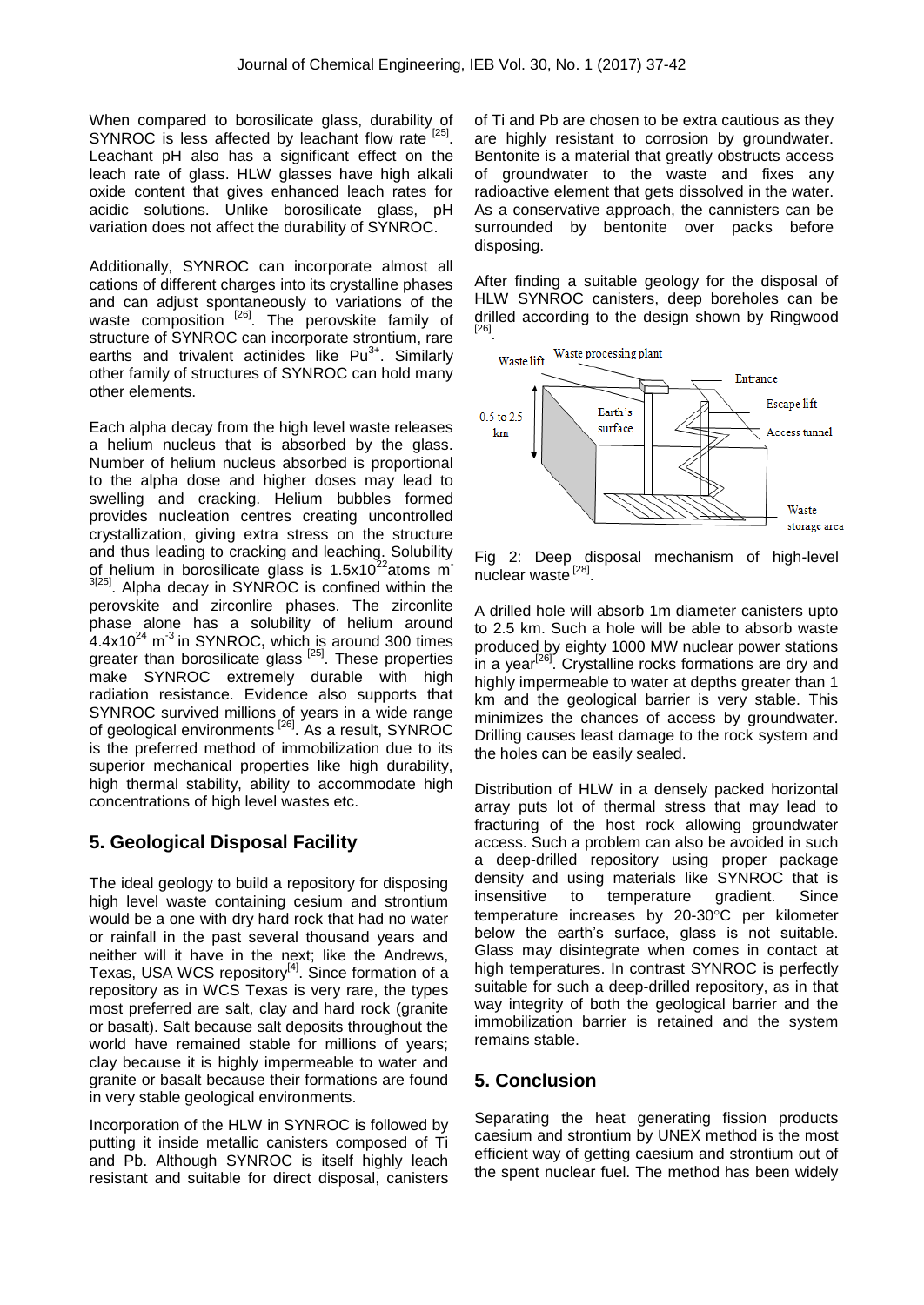tested and is the best in terms of extraction efficiency of more than 99%. Considering the possibility of simultaneous removal of caesium and strontium along with actinides, this method is highly cost effective as well. After removal, it was proposed to immobilize the fission products using SYNROC. Although SYNROC involves complex processing and is expensive in the short run, it is still recommended. This is because SYNROC is the safest form in the long run of several million years and very little or no extra precautionary measures must be taken which will ultimately make it cheaper. Finally the disposal strategy described will provide the maximum output at minimum costs. It just needs drilling deep holes that are very practical considering the latest technology available. It will leave the least amount of footprint, will be easy and fast and allow maximum amount of safe disposal with minimum efforts and space required.

# **7. References**

- 1. The Independent, 2015. *Nuclear power is the greenest option, say top scientists*. [online] Available at: [<http://www.independent.co.uk/news/science/n](http://www.independent.co.uk/news/science/nuclear-power-is-the-greenest-option-say-top-scientists-9955997.html) [uclear-power-is-the-greenest-option-say-top](http://www.independent.co.uk/news/science/nuclear-power-is-the-greenest-option-say-top-scientists-9955997.html)[scientists-9955997.html>](http://www.independent.co.uk/news/science/nuclear-power-is-the-greenest-option-say-top-scientists-9955997.html) [Accessed 6 January 2017].
- 2. Laidler, J. J. and Bresee, J. C. (2004). *The U.S. Advanced Fuel Cycle Initiative:Development of Separation Technologies*. Proc. Int. Cnf. for Advances for Nuclear FuelCycles, ATALANTE 2004, Nimes, France. Available Available at[<http://www.iaea.org/inis/collection/NCLColle](http://www.iaea.org/inis/collection/NCLCollectionStore/_Public/36/008/36008576.pdf) [ctionStore/\\_Public/36/008/36008576.pdf>](http://www.iaea.org/inis/collection/NCLCollectionStore/_Public/36/008/36008576.pdf) [Accessed 9 June, 2017].
- 3. IAEA. *Storage and Disposal of Spent Fuel and High Level Radioactive Waste*. [online]Available at:<http://www.iaea.org/About/Policy/GC/GC50 /GC50InfDocuments/English/gc50inf-3 att5\_en.pdf> [Accessed 10 November 2017].
- 4. WCS. Treatment and Storage. 2017. [online] Available at: at: <http://www.wcstexas.com/facilities/treatmentand-storage/>[Accessed 6 November 2017].
- 5. World Nuclear Association, 2015. *World Nuclear Power and Uranium Requirements*. [online] Available at: [<http://www.world](http://www.world-nuclear.org/info/Facts-and-Figures/World-Nuclear-Power-Reactors-and-Uranium-Requirements/)[nuclear.org/info/Facts-and-Figures/World-](http://www.world-nuclear.org/info/Facts-and-Figures/World-Nuclear-Power-Reactors-and-Uranium-Requirements/)[Nuclear-Power-Reactors-and-Uranium-](http://www.world-nuclear.org/info/Facts-and-Figures/World-Nuclear-Power-Reactors-and-Uranium-Requirements/)[Requirements/>](http://www.world-nuclear.org/info/Facts-and-Figures/World-Nuclear-Power-Reactors-and-Uranium-Requirements/) [Accessed 5 January 2015].
- 6. World Nuclear Association, 2014. *Uranium Mining Overview*. [online] Available at: [<http://www.world-nuclear.org/info/Nuclear-](http://www.world-nuclear.org/info/Nuclear-Fuel-Cycle/Mining-of-Uranium/Uranium-Mining-Overview/)[Fuel-Cycle/Mining-of-Uranium/Uranium-Mining-](http://www.world-nuclear.org/info/Nuclear-Fuel-Cycle/Mining-of-Uranium/Uranium-Mining-Overview/)[Overview/>](http://www.world-nuclear.org/info/Nuclear-Fuel-Cycle/Mining-of-Uranium/Uranium-Mining-Overview/) [Accessed 12 January 2017].
- 7. World Nuclear Association, 2014. *The Nuclear Fuel Cycle*. [online] Available at: [<http://www.world-nuclear.org/info/Nuclear-](http://www.world-nuclear.org/info/Nuclear-Fuel-Cycle/Introduction/Nuclear-Fuel-Cycle-Overview/)[Fuel-Cycle/Introduction/Nuclear-Fuel-Cycle-](http://www.world-nuclear.org/info/Nuclear-Fuel-Cycle/Introduction/Nuclear-Fuel-Cycle-Overview/)[Overview/>](http://www.world-nuclear.org/info/Nuclear-Fuel-Cycle/Introduction/Nuclear-Fuel-Cycle-Overview/) [Accessed 5 January 2017].
- 8. International Atomic Energy Agency (Vienna), Design and operation of high level waste vitrification and storage facilities, Technical Reports Series No. 339 (IAEA, Vienna, 1992), Available at <http://wwwpub.iaea.org/books/IAEABooks/1443/Designand-Operation-of-High-Level-Waste-Vitrification-and-Storage-Facilities> [Accessed 12 June, 2017].
- 9. L. H. JOHNSON L. H. and D. W. SHOESMITH D. W., 1988. in ''Radioactive waste forms for the future'', edited by W. Lutze and R. C. Ewing (North-Holland, Amsterdam, 1988) pp. 635—98.
- 10. Collins E. D., Del G. D., Cul, Moyer B. A., 2011.*Advanced reprocessing for fission product separation and exraaction*, Oak Ridge National Laboratory, USA.
- 11. Choppin G. R., Khankhasayev M. K., Plendl H. S., 2002.*Chemical Separations in Nuclear Waste Management*, DOE/EM-0591, Battelle Press, Columbus OH.
- 12. Wigeland, R. A., Bauer, T. H., Fanning, T. H., and Morris, E. E. (2004). Spent NuclearFuels Separation and Transmutation Criteria for Benefit to a Geologic Repository. Proc. of Waste Management '04, Tucson, AZ.
- 13. *Alkaline-Side CSEX Solvent Suitable for Removing Cesium from Savannah River HighLevel Waste*. Solvent Extraction and Ion Exchange, 18(6), 1079–1108.
- 14. Clearfield A., 2000.*Inorganic Ion Exchangers, Past, Present, and Future*, Solvent Extraction Ion Exchange, 18(4), 655-678.
- 15. Rais J., Selucky P., KyrĞ M., *Extraction of Alkali-Metals into Nitrobenzene in Presence of Univalent Polyhedral Borate Anions*, Journal of Inorganic Nuclear Chemistry, 38, 1376, 1976.
- 16. Todd T. A., Batcheller T. A., Law J. D., Herbst R. S., 2004. Cesium and Strontium Technologies Literature Review.